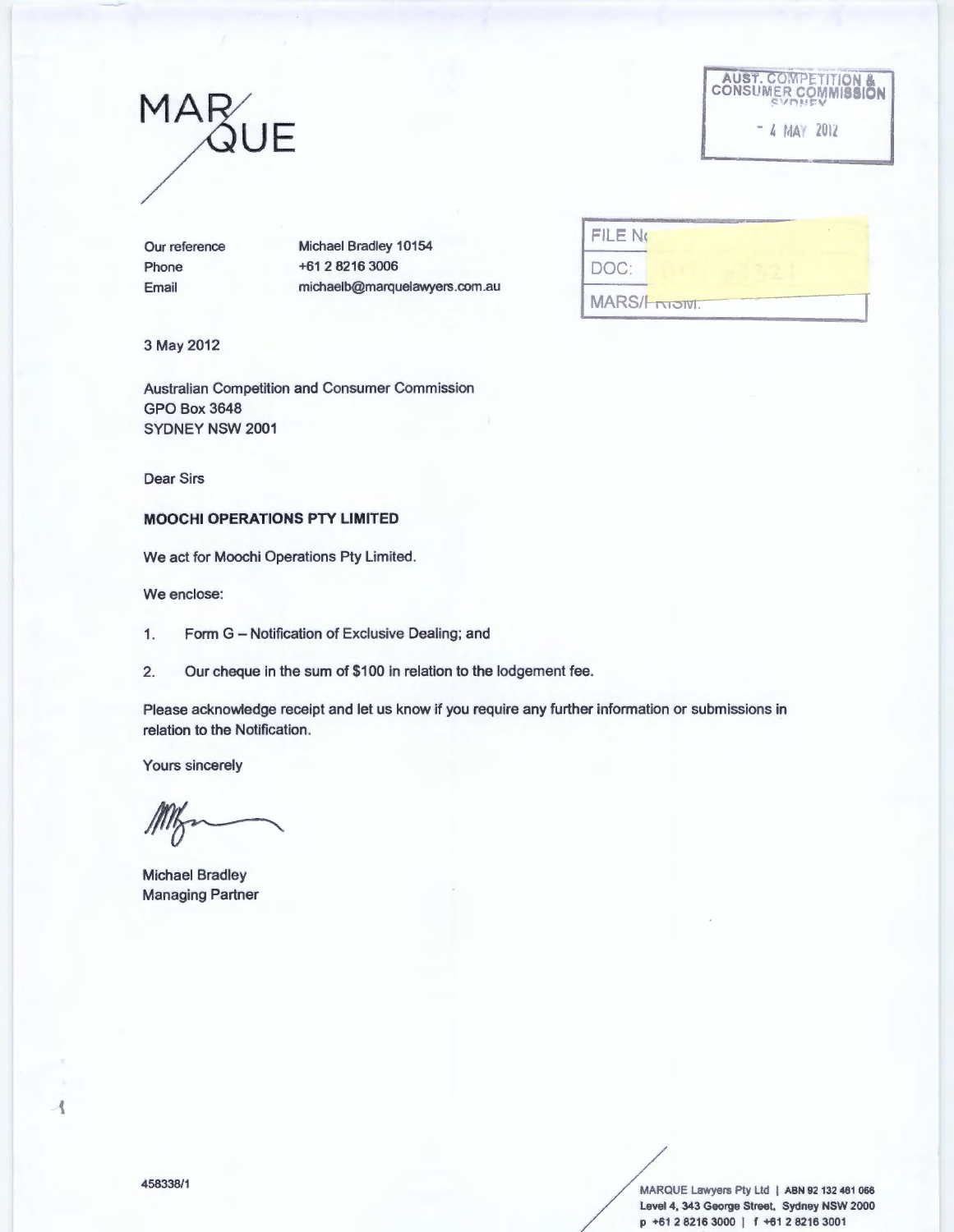AUST. COMPETITION & CONSUMER COMMISSION  $-4$  MAY 2012

# **Form G**

# Commonwealth of Australia Competition and Consumer Act 2010 - subsection 93 (1) **NOTIFICATION OF EXCLUSIVE DEALING**

To the Australian Competition and Consumer Commission:

Notice is hereby given, in accordance with subsection 93 (1) of the Competition and Consumer Act 2010, of particulars of conduct or of proposed conduct of a kind referred to subsections 47 (2), (3), (4), (5), (6), (7), (8} or (9) of that Act in which the person giving notice engages or proposes to engage.

#### **1. Applicant**

盘

(a) Name of person giving notice:

Moochi Operations Ply Limited **(Moochi)**  N95855

ACN 156 137 727

(b) Short description of business carried on by that person:

Moochi operates a franchise system involving franchises that specialise in the retail sale of frozen yoghurt and other food and beverages under the Moochi brand.

(c) Address in Australia for service of documents on that person:

44/378 Parramatta Road, Homebush West, NSW 2140

#### **2. Notified arrangement**

(a) Description of the goods or services in relation to the supply or acquisition of which this notice relates:

Refer to Annexure A (part 1, clause 1.1-1.3).

(b) Description of the conduct or proposed conduct:

Refer to Annexure A (part 1, clause 1.4).

# **3. Persons, or classes of persons, affected or likely to be affected by the notified conduct**

(a) Class or classes of persons to which the conduct relates :

All Moochi franchisees.

- (b) Number of those persons:
	- (i) At present time:

0

(ii) Estimated within the next year:

15

(c) Where number of persons stated in item 3 (b) (i) is less than 50, their names and addresses:

N/A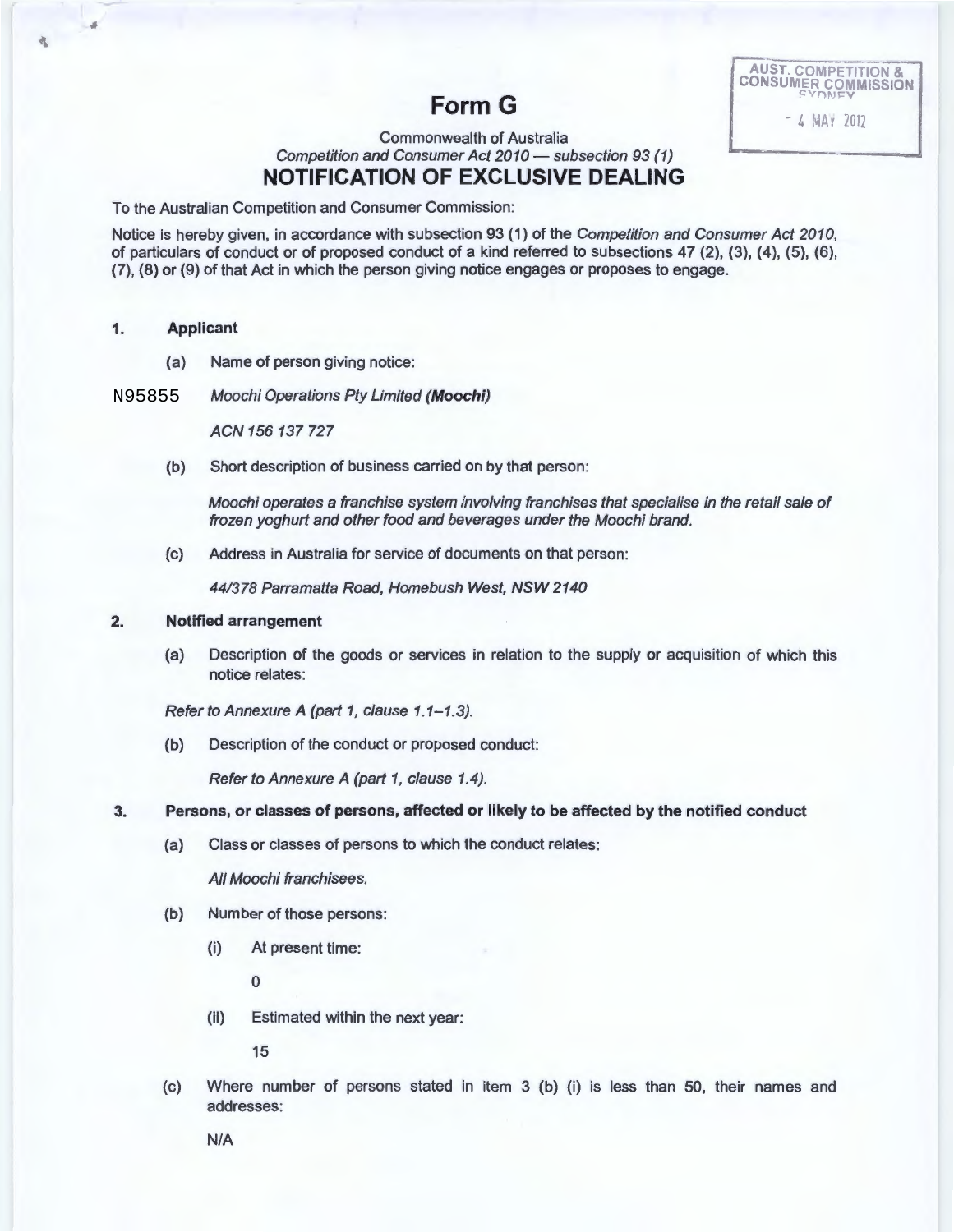#### 4. Public benefit claims

 $\lambda$ 

 $\mathbf{r}$ 

(a) Arguments in support of notification:

Refer to Annexure A (part 2).

(b) Facts and evidence relied upon in support of these claims:

Refer to Annexure A (part 2.)

# 5. Market definition

Provide a description of the market(s) in which the goods or services described at 2 (a) are supplied or acquired and other affected markets including: significant suppliers and acquirers; substitutes available for the relevant goods or services; any restriction on the supply or acquisition of the relevant goods or services (for example geographic or legal restrictions):

Refer to Annexure A (part 3).

### 6. Public detriments

(a) Detriments to the public resulting or likely to result from the notification, in particular the likely effect of the notified conduct on the prices of the goods or services described at 2 (a) above and the prices of goods or services in other affected markets:

Refer to Annexure A (part 4).

(b) Facts and evidence relevant to these detriments:

Refer to Annexure A (part 4).

# 7. Further information

(a) Name, postal address and contact telephone details of the person authorised to provide additional information in relation to this notification:

Michael Bradley Marque Lawyers Level 4, 343 George Street Sydney NSW 2000

| Dated $\frac{3}{2}$ May 2012                   |
|------------------------------------------------|
| Signed by/on/met/alf of the applicant          |
| (Signature)<br>MILHAC BRADLEY<br>(Full Name)   |
| MARDUE LAWY ERS<br>(Organisation)              |
| MANABING PARTNER<br>(Position in Organisation) |

AUST. COMPETITION &<br>CONSUMER COMMISSION  $- 4$  MAY 2012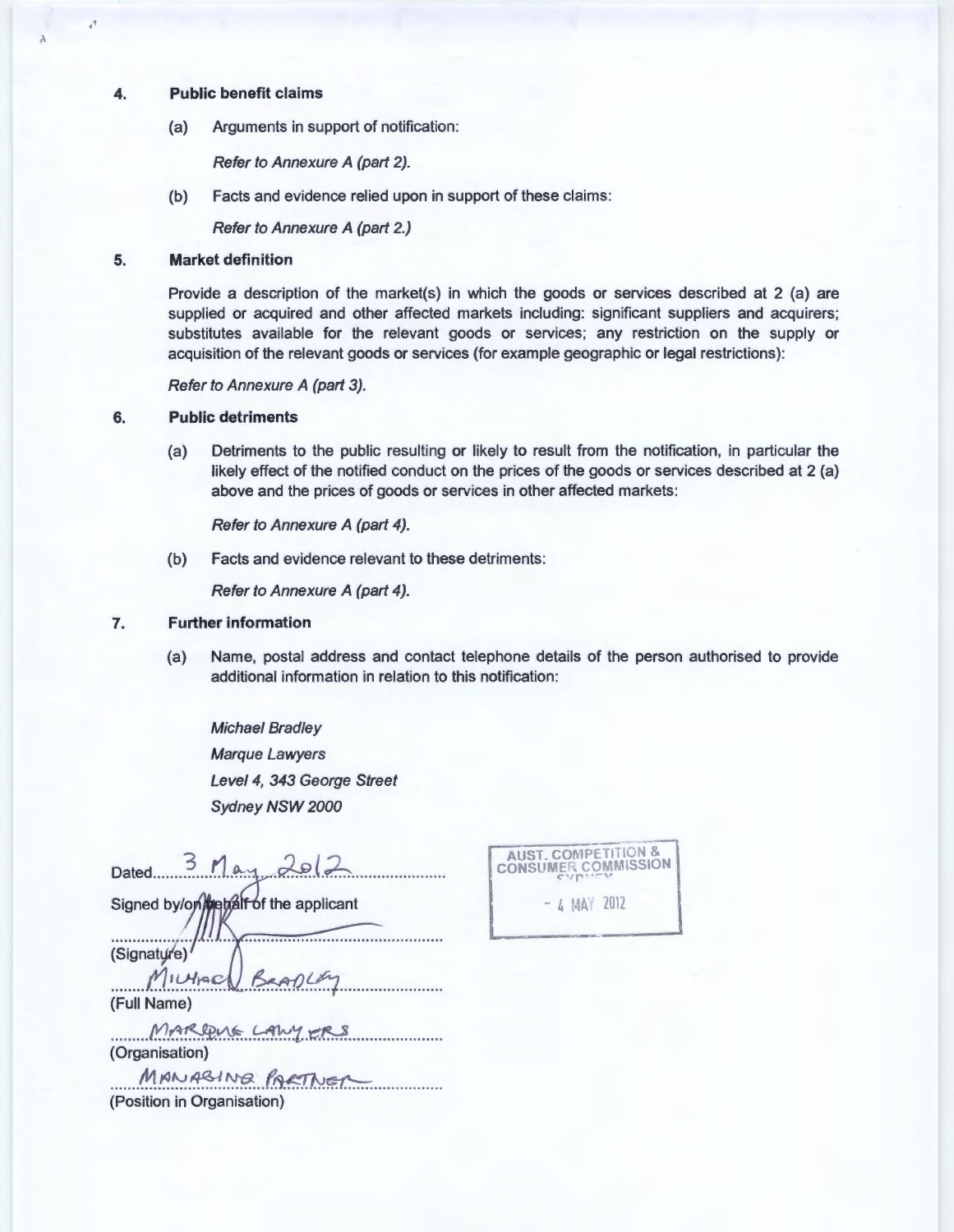# **ANNEXURE "A"**

# **SUBMISSION TO THE AUSTRALIAN COMPETITION AND CONSUMER COMMISSION REGARDING THIRD LINE FORCING NOTIFICATION**

#### 1 . **Notified Arrangement**

 $\mathbf{r}$ 

# (Refer to Section 2(a) and (b) of Form G)

- 1.1 Moochi franchises are granted to franchisees on the condition, among other things, that the Moochi franchisees are required to offer for sale at the franchises the entire range of approved products which comprise the following products: yoghurt, yoghurt powder, yoghurt paste, frozen fruits, crumble toppings, churros mix, frozen fruits, coffee and teas **(Approved Products)** from suppliers approved by Moochi.
- 1.2 The Approved Products are used to prepare the frozen yoghurts or are products sold directly to the general public.
- 1.3 From time to time, Moochi may designate a product as an Approved Product or designate a product as no longer having the status of an Approved Product.
- 1.4 Moochi franchisees are required to purchase the Approved Products from either Moochi, an associate of Moochi or from suppliers nominated by Moochi **(Approved Suppliers).**

### 2. **Public Benefit Claims**

#### (Refer to Section 4 of Form G)

- 2.1 Moochi submits that the conduct or proposed conduct will have a benefit to the public for the reasons set out below.
- 2.2 By requiring franchisees to purchase the Approved Products from Approved Suppliers:
	- (a) Moochi will be able to preserve and maintain the consistency and high quality of the goods supplied by Moochi franchises;
	- (b) Moochi will be able to ensure consistency and certainty in customer experience regardless of which Moochi business a customer buys the Approved Products from;
	- (c) members of the public who purchase products from Moochi franchises will be confident that the products purchased will be the same quality irrespective of which Moochi store the product is purchased from;
	- {d) as the Moochi franchises will be a new entrant into a competitive marketplace, this will increase competition and market choice and increase the likelihood of lower prices for end consumers; and
	- (e) by designating Approved Suppliers, Moochi can ensure that Moochi and its franchisees fully comply with all applicable food and safety standards relating to the Approved Products.

# 3. **Market Definition**

(Refer to Section 5 of Form G)